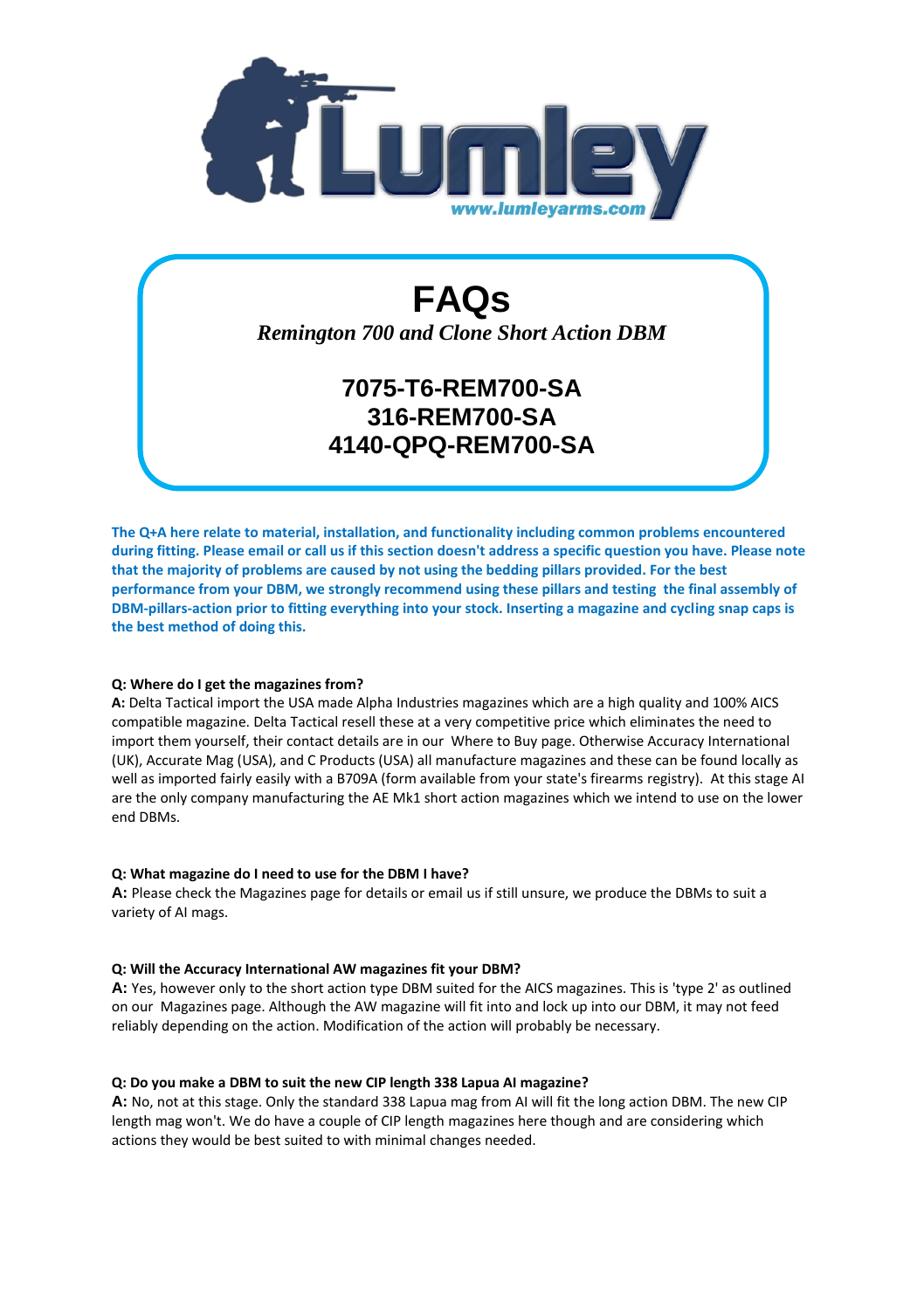#### **Q: There are no instructions or inlet profile diagram included with my DBM, where do I get this information from?**

**A:** Please download these PDF files from the Products page

#### **Q: I have a stock inletted for the badger but your DBM doesn't fit properly, what is wrong?**

**A:** The DBM inlet profile is correct however most likely the stock inlet is not accurate. We've seen variations for the inlet profile (width and depth) across many stock makers, some being too large, whilst others being too small. Our inlet profile is listed in PDF format on our products page. If you have a stock where the inlet is too large, the DBM can be made to fit nicely with no gap by applying bedding compouond such as devcon around the gap between DBM and stock. In the case of synthetic and fibreglass stocks, this can be then sanded and painted to match your stock once dry (remember to apply release compound). If your inlet is too small, we recommend getting it professionally inletted on a CNC milling machine. In many cases, the inlet profile may be just about right and only a small amount of material may need to be removed (by carefully using a dremel or hand file) from the stock to have a nice clean fit. Be careful not to remove too much material, always measure twice and cut once.

# **Q: I have assembled the rifle and DBM however I cannot get a round to chamber from the magazine and/or the magazine does not insert and click into the the DBM when loaded. The bolt contacts the rim of the cartridge but then jams at the front. What is happening?**

**A:** Check the magazine and see if there is a front insert between magazine wall and follower. If you are using Alpha industries type 2 mags, or AICS magazines with the insert removed, your feedramp will need to be modified on some actions (including factory remington 700). This can be done very carefully with a dremel or similar rotary tool followed by polishing (and a cold blue if not a stainless action). We recommend careful measuring multiple times to minimise how much material is removed. If unsure, get a competent gunsmith to modify it for the longer rounds. The internal OAL of these modified magazines is approximately 75.50mm (2.972") compared to approximately 73.50mm (2.89") for the magazines with the insert. An extra 2mm to 3mm cut in the middle of the feedramp is usually required for the longer projectiles to clear from our experience, but please make sure to measure thoroughly and repeatedly whilst doing this modification. Regular reassembly of the DBM to the barreled action (using the pillars provided) and cycling using snapcaps or other dummy rounds minimises potential mistakes..

#### **Q: The magazine does not latch up into the DBM when I try inserting it, what is the problem?**

**A:** It is likely that the DBM is mounted too close to the action. Please try assembling the DBM to the action outside of the stock first using the gold anodised pillars provided, the front pillar is the short one and the rear pillar is the longer one. Test magazine function once this is done. If the action cycles the dummy rounds without an trouble, then the problem is most likely due to the stock providing insufficient distance between DBM and action. This problem should not occur if you are using the pillars and screws provided.

#### **Q: I am still having trouble with the magazine not locking into the DBM.**

**A:** The remaining possibilities are:

- The magazine could be damaged or out of spec, try another mag. Make sure it is AICS or AICS compatible.
- The lever is damaged or the lever spring is not functioning as designed. Inspect carefully or contact us for a replacement.
- The wrong pillars are being used, ensure the overall length of the front pillar is 18.32mm and the overall length of the rear pillar is 27.20mm using vernier calipers or a ruler. The pillars we supply are anodised gold in colour to avoid the possibility of them getting mixed up with pillars from other manufacturers.
- The action is not compatible and/or not a true clone action (mostly in the case of Remington 700s) for the make and model the DBM was designed for (please contact us if you suspect this is the case).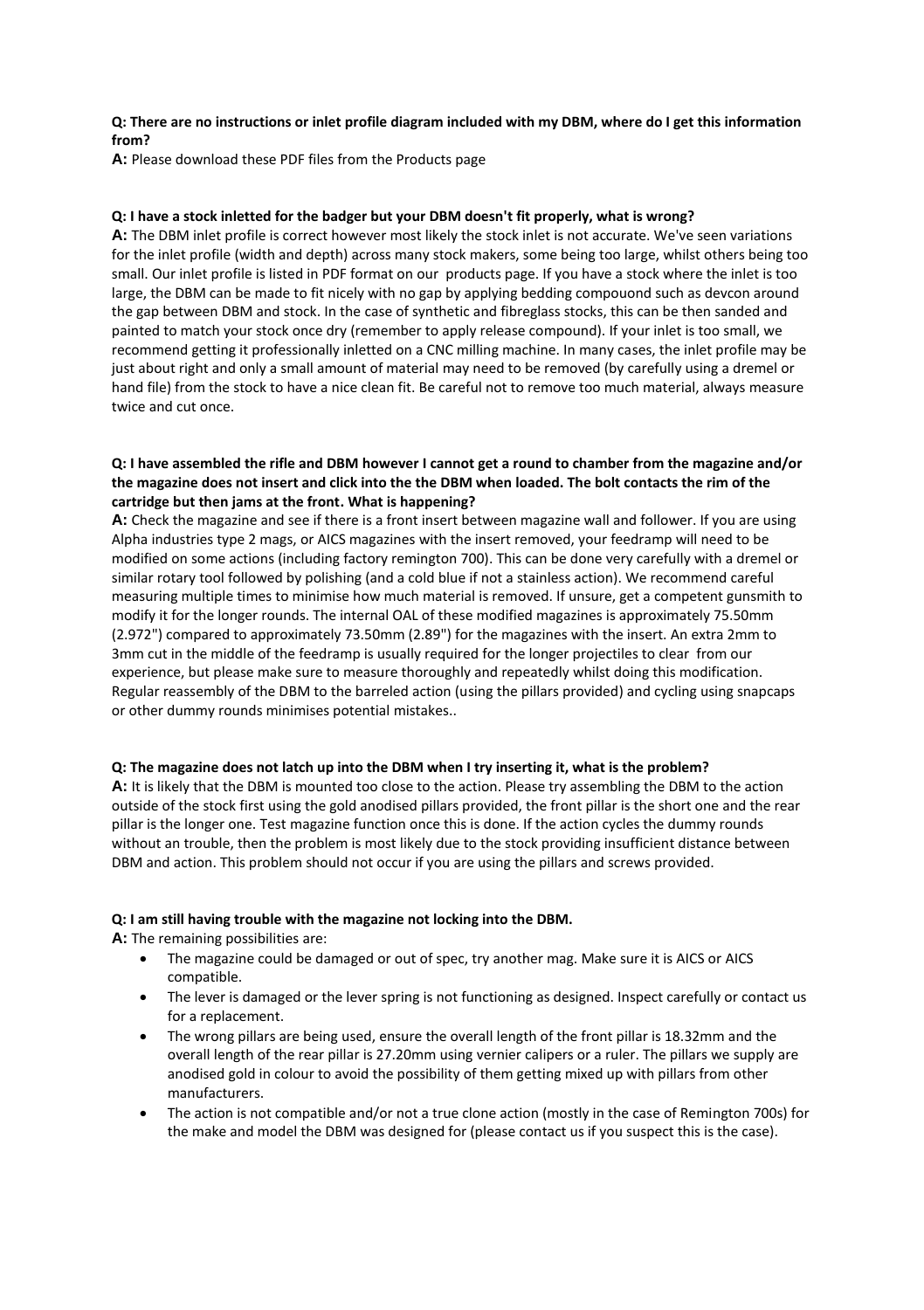# **Q: The magazine latches up but the bolt nose won't pick up the cartridge when cycling. The magazine is also a little loose and rattly.**

**A:** It is likely that there is too large a gap between the DBM and action. Please assemble outside of the stock using the pillars provided and test for function. Check that you are using our action pillars (gold anodised colour). The front pillar is shorter than the rear pillar. If you are using the pillars provided, the top of the front of the magazine should just touch the bottom of the receiver - check the assembly outside of the stock first.

#### **Q: I have checked the above FAQ but the bolt nose STILL won't pick up the cartridge when cycling. A:** The remaining possibilities are:

The magazine could be damaged or out of spec try another mag, make sure it is AICS or AICS compatible The lever may have been filed down, modified or the roll-pin hole may have been redrilled. If you are not the original owner, check these areas carefully. Contact us for a new lever if required. The action is not compatible and/or not a true Remington 700 clone.

# **Q: I am using the bedding pillars provided however when I install everything into my stock, they don't appear long enough to make contact between DBM and action, how do I fix this?**

**A:** Some stocks, both inletted from the stock manufacturer as well as afterwards by gunsmiths may be cut a little shallow. We have made our pillars to the minimum length (same as the badger) to ensure maximum contact between bolt nose and cartridge case head meaning you have the most reliable cycling possible. If you don't wish to cut your inletting down to suit the pillar length, we have included several shims. When assembling the rifle, add an equal number of shims to both the front and back pillar. Ensure no more than 2 shims are used on each pillar otherwise the magazine won't sit close enough to the action and the bolt won't make contact with the cartridge case. These shims are made especially to match the OD and ID of the pillars.

# **Q: The magazine latches into the DBM just fine, but I am having trouble extracting the magazine.**

**A:** There are several possible causes to this problem, all are easily fixed:

- The magazine has been damaged or is out of spec (try another magazine)
- Carefully check the rear spine of the magazine as well as the detent that the lever locks into. Ensure the surface is clean and smooth and free of any dents or debris.
- If you are not using the pillars provided it is likely that the magazine is being pushed to far into the DBM and the latch detent on the magazine is becoming stuck wedging the magazine into the DBM.
- Some brands of magazine may have holes drilled into the rear spine (in the case of Alpha Magazines, it is one hole below and one hole above the detent for the lever). The hole above this detent can become caught on the top of the lever when removing the magazine, and this may cause the magazine to lock into place. This can be remedied by gently tapping the hole in with a tapered pin punch slightly. This will not affect the function of the magazine's follower if done carefully.

# **Q: When I insert the magazine into the DBM, a small amount of the black finish is scraped off the magazines body. What's happening?**

**A:** This is going to happen. It depends on how durable the magazine finish is, which varies between brands. Many magazines use a Teflon type finish which although nice is not that wear resistant. We have found that the finish also comes off the magazine when using the aluminium DBMs on the market, this is not something exclusive to steel DBMs. Additionally, if you have an aluminium DBM on hand, have a close inspection of the interior surface around the magwell you will likely notice that the anodising has worn in the same areas of the DBM as well as the magazine! Our DBMs will not wear in this fashion. Although we polish and very finely bead blast the DBMs for a nice, smooth uniform finish this will still happen regardless. Don't worry too much about the finish on the magazines it will occur in specific places (generally around the latch area as well as on the corners). After a while the magazines will feed a lot easier and smoother once the finish has rubbed off in these areas and it doesn't affect the functionality whatsoever of the magazine. Most of the better AICS magazines are made from stainless so corrosion is not an issue.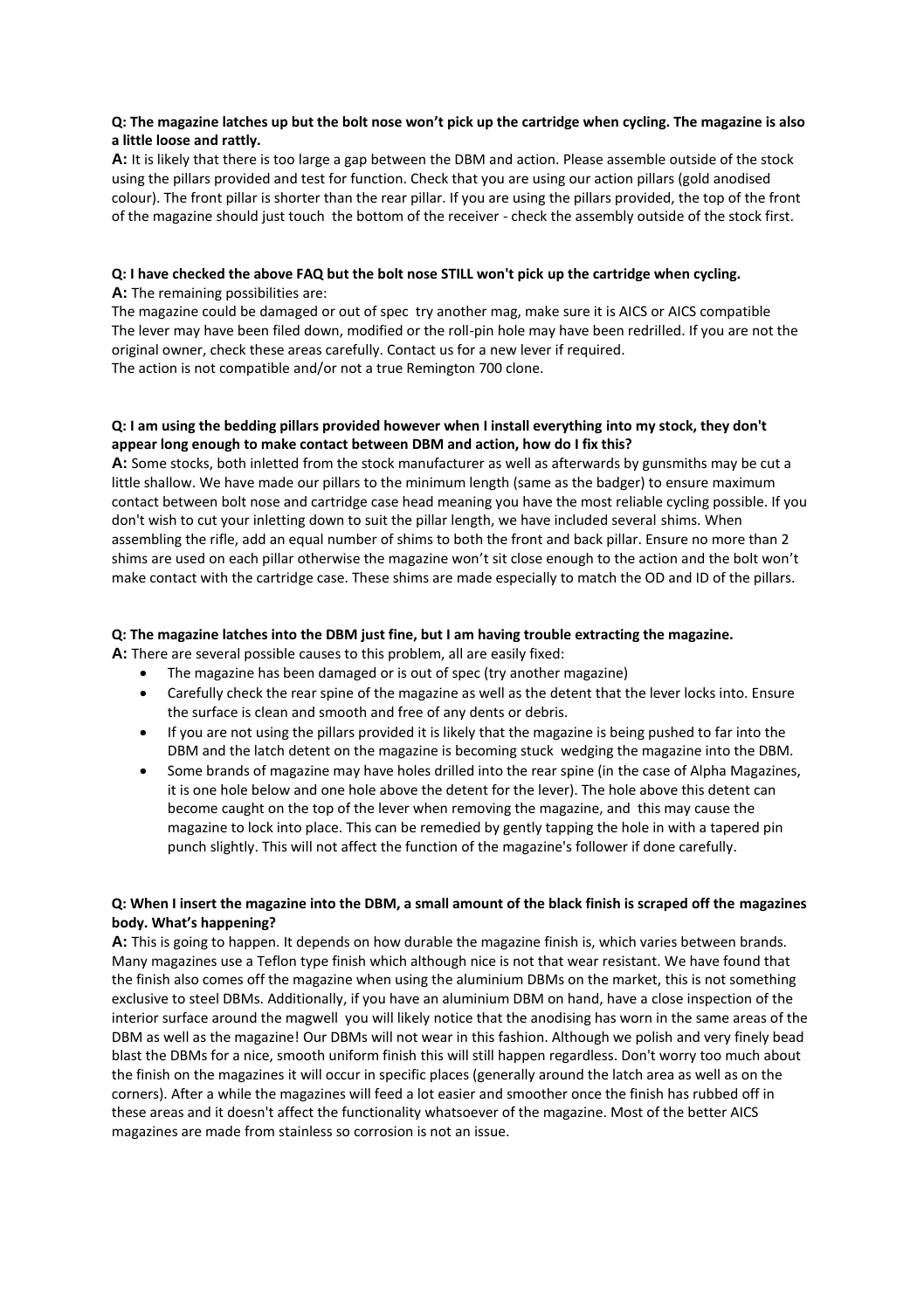#### **Q: It is difficult to insert the magazine into the DBM. I need to push quite hard just to get the magazine to positively feed into the magwell opening**

**A:** We use a strong spring in the lever. Our first prototypes used a much lighter spring but we had complaints from the hunters and field users who trialled it regarding accidental release of the magazines by the lever getting knocked unintentionally. We have remedied this by the stronger spring. It is fairly easy to insert the magazine with some practice, we suggest tipping the magazine slightly and inserting the mag from the rear first whilst pulling the magazine back and up against the lever. We have found this is the quickest method. Alternatively, the lever can be held forward slightly to 90 degrees with the thumb, whilst the palm pushes (firmly) the magazine into the DBM. Changing the lever spring to one of the light and smaller springs (included) will make it a little easier to insert the magazine.

#### **Q: The strong tension of the magazines release lever still bothers me, any other options?**

**A:** We have included an extra lever spring inside the small zip-lock bag included with the carton. This spring can be cut down by one or two coils and installed to achieve a lighter pull. We have also included in this same zip-lock bag, two of the original lightweight versions (smaller diameter, slightly shorter stainless spring). These are great for f-class and benchrest shooters. Be careful when driving out the roll-pin to remove the lever and current spring, it is held with pressure and may launch a fair distance. The lighter springs are different from the spring that comes with the assembled unit and are a smaller diameter. It is best to epoxy or glue in both ends of this spring to ensure to doesn't slip out of the larger diameter spring-detent of both the lever and DBM. Feel free to contact us for more springs if you need them.

#### **Q: There is a small scallop machined out of my DBM around the top of the trigger recess. What is this?**

**A:** This is not a machining mistake. This allows enough clearance for the safety lever to be engaged and disengaged for those using a Jewell HVR or Timney trigger. This cut does not reduce the strength or durability of the DBM. The scallop is on both sides to accommodate left hand shooters as well. If the action is perfectly aligned to the DBM and the trigger is mounted and hanging dead-centre in the action, then these machining cuts should be unnecessary as the safety lever will clear the recess. However we have found that this is not always the case. Before assembling the rifle and DBM back into the stock, we recommend that you assemble the action-DBM using the pillars provided and check carefully the clearance for the trigger you are using is sufficient so as to avoid possibly damaging this component.

#### **Q: When I assemble the DBM, my trigger housing or trigger safety lever make contact with your DBM**

**A:** Please contact us with details of the trigger you are using. We have deliberately made the trigger recess as large as possible and also scalloped a portion at the front to clear the bottom of the safety arm on some of the triggers available, without affecting the integrity or strength of the DBM. However there are always new triggers for the Remington 700 being released which we may not have trialled. Please send photos if you have a trigger which is not compatible with our DBM. Usually any problems can be resolved by carefully filing away material from the DBM in the contact areas. Cold blue afterwards if using the 4140 nitrided unit.

## **Q: I have dismantled my DBM and the lever is difficult to attach again. How do I reassemble the DBM? There seems to be a lot of pressure required to push the lever back into place so that it aligns with the roll-pin hole?**

**A:** Without a special jig setup, the easiest method is hold the DBM upright so that the rear tang is sitting firmly in a soft padded vice, and then with the other hand push firmly down on the lever using your thumb, whilst a second person inserts the roll pin. Alternatively, small vice-grip pliers can be adjusted so that they lock up compressing the lever perfectly in alignment the roll-pin hole (when the top jaw is against the face of the lever and the bottom jaw is gripping the inside of the mag well) - then the roll pin can be inserted. Take care not to mar the surface when doing this, wrapping the vice grip jaws in electrical tape is best.

#### **Q: I have reassembled the rifle but cannot get the bolt to slide into the action.**

**A:** It is likely that the rear action screw is protruding through the action screw thread and is stopping the bolt nose from sliding in. Please double check the correct action screws are being used. The action screws should